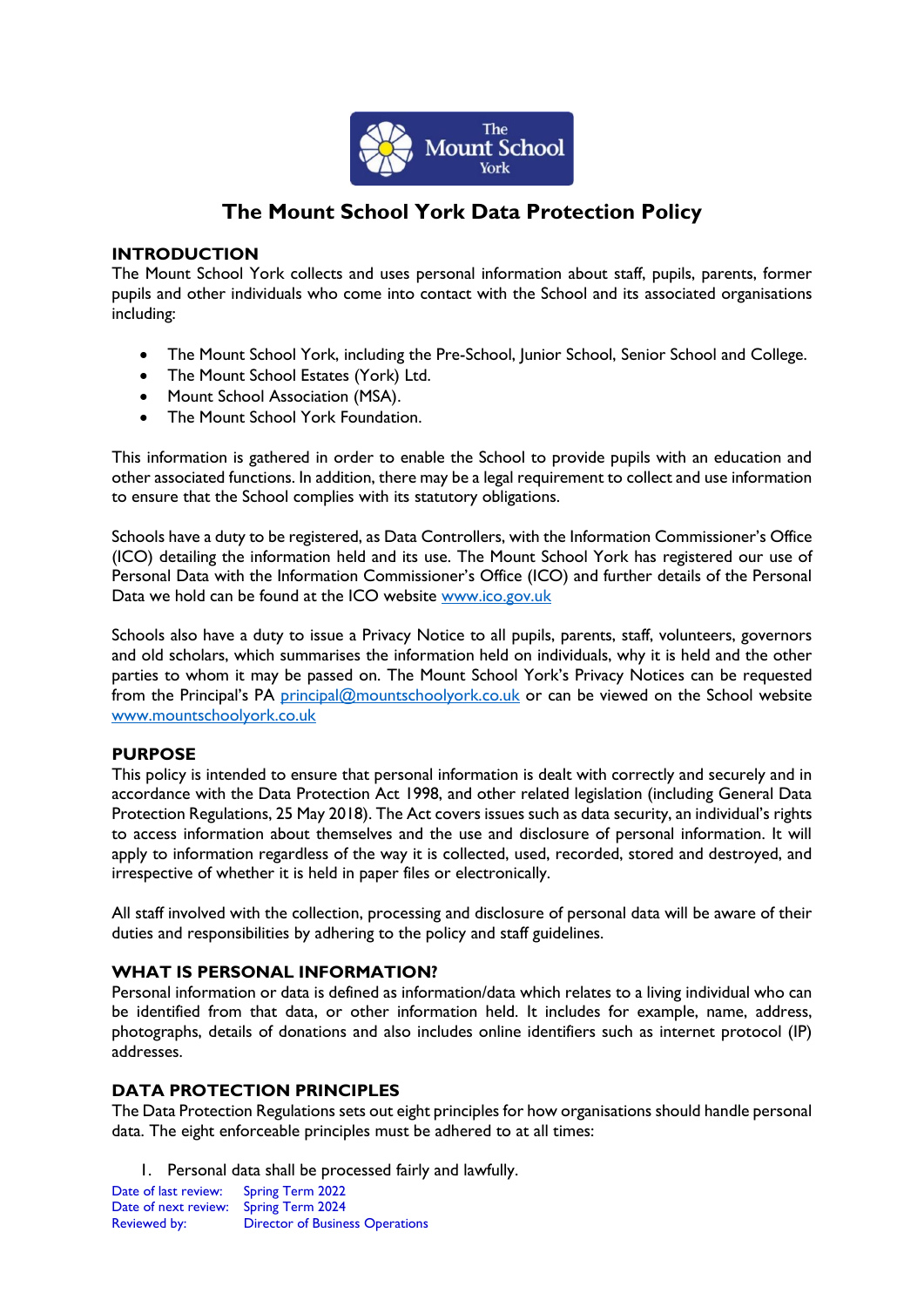- 2. Personal data shall be obtained only for one or more specified and lawful purposes.
- 3. Personal data shall be adequate, relevant and not excessive.
- 4. Personal data shall be accurate and where necessary, kept up-to-date.
- 5. Personal data processed for any purpose shall not be kept for longer than is necessary for that purpose or those purposes.
- 6. Personal data shall be processed in accordance with the rights of data subjects under the Data Protection Regulations.
- 7. Personal data shall be kept secure i.e. protected by an appropriate degree of security.
- 8. Personal data shall not be transferred to a country or territory outside the European Economic Area, unless that country or territory ensures an adequate level of data protection.

# **OUR COMMITMENT**

The Mount School York is committed to the protection of all personal and sensitive data for which it holds responsibility as the Data Controller and the handling of such data in line with the Data Protection Principles and data protection legislation. In order to maintain the above principles, the School will:

- Inform individuals why the information is being collected when it is collected.
- Inform individuals if their information is shared, and why and with whom it was shared.
- Check the quality and the accuracy of the information it holds.
- Ensure that information is not retained for longer than is necessary.
- Ensure that when obsolete information is destroyed that it is done so appropriately and securely.
- Ensure that clear and robust safeguards are in place to protect personal information from loss, theft and unauthorised disclosure, irrespective of the format in which it is recorded.
- Share information with others only when it is legally appropriate to do so.
- Set out procedures to ensure compliance with the duty to respond to requests for access to personal information, known as Subject Access Requests.
- Ensure our staff are aware of and understand our policies and procedures.

**The Mount School York's Director of Business Operations, Nick Higgins, acts as the**  School's Data Protection Lead. However, all staff will treat all personal information in a confidential manner and follow the guidelines in this policy. The School is committed to ensuring that its staff are aware of Data Protection policies and their legal requirements.

#### **The requirements of this policy are mandatory for all staff employed by the School and any third party contracted to provide services to the School.**

# **PROCESSING PERSONAL DATA**

'Processing personal data' refers to how personal data is used by the School, including disclosing, copying and storing personal data. This means the School is acting as a data processor daily. The School shall only process personal data for specific legitimate purposes. These are:

- Ensuring that the School provides a safe and secure environment.
- Providing pastoral care.
- Providing education and learning for our pupils.
- Providing additional activities for pupils and parents.
- Protecting and promoting the School's interests and objectives this includes marketing and fundraising.
- Safeguarding and promoting the welfare of our staff and pupils.
- To fulfil the School's contractual and other legal obligations.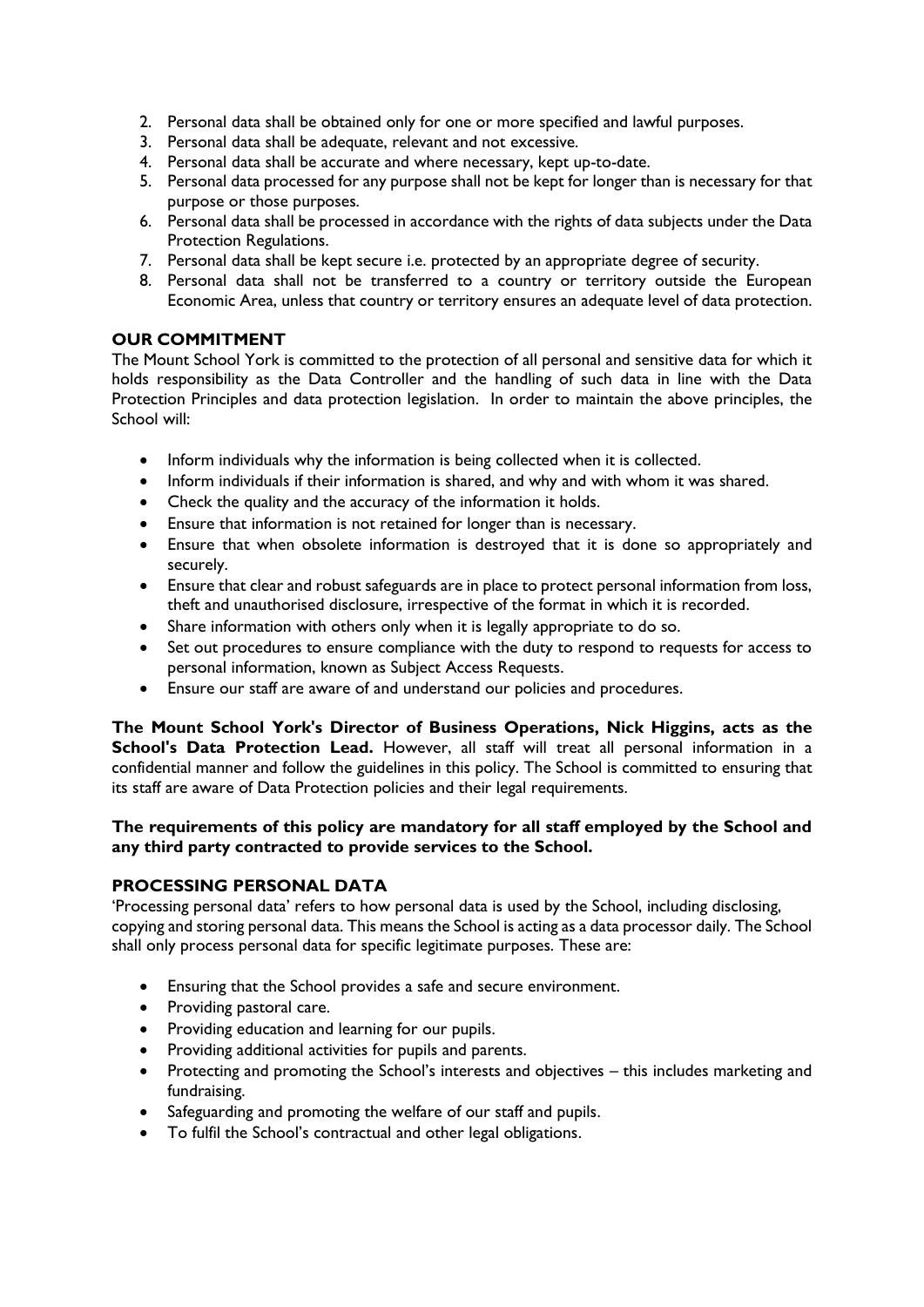# **Legal Bases**

The School's legal bases for processing data are as follows:

- **Consent**: the member of staff/pupil/parent has given clear consent for the School to process their personal data for a specific purpose.
- **Contract:** the processing is necessary for the member of staff's employment or pupil placement contract.
- **Legal obligation:** the processing is necessary for the School to comply with the law.

# **INFORMING THE INDIVIDUAL**

We shall be transparent about what data is collected, and what it is used for, unless it is obvious. All individuals will receive this information via our Privacy Notices. The Privacy Notice is provided to parents, pupils, staff and old scholars prior to the processing of an individual's data when joining the School. Copies of the Privacy Notice can be obtained from the Data Protection Lead or on the School's website. [www.mountschoolyork.co.uk](http://www.mountschoolyork.co.uk/)

There may be circumstances where the School is required either by law or in the best interests of our pupils or staff to pass information onto external authorities, for example local authorities, the Police or the Department of Health. The intention to share data relating to individuals with an organisation outside of our School shall be clearly defined within notifications and details of the basis for sharing given. Data will be shared in circumstances where it is a legal requirement to share such information. Any proposed changes to the processing of an individual's data shall be notified to them first.

# **ACCESSING, DISCLOSING AND SHARING DATA**

All personal data held by The Mount School York will be processed in a way that is fair to individuals. The general position is that personal data should only be accessed or shared on a 'need to know' basis. Only staff with authorised access will be allowed to process an individual's data. Those staff will only use the data for the purpose it was obtained and will only keep personal data for as long as it is reasonably necessary.

#### **THIRD PARTY REQUESTS**

Personal data about individuals will not be disclosed to third parties without their consent or the consent of the pupil's parent or carer, unless it is obliged by law or in the best interest of the child. Data may be disclosed to the following third parties without consent:

- **Other Schools**. If a pupil moves to another school, their academic records and data that relates to their health and welfare will be forwarded to the new school.
- **Examination Authorities.** This will be for registration purposes, to allow pupils to sit exams set by external exam bodies.
- **Health Authorities.** As obliged under health legislation, the School may pass on information regarding the health of children in the School to monitor and avoid the spread of contagious diseases in the interest of public health.
- **Police and Courts.** If a situation arises where a criminal investigation is being carried out we may have to forward information to the Police.
- **Social Workers and Support Agencies.** In order to protect or maintain the welfare of our pupils, and in cases of child abuse, it may be necessary to pass personal data on to social workers or support agencies.
- **Educational Authorities.** The School may be required to pass data on in order to help authorities monitor education providers.
- **Governmental and non-governmental agencies.** The School may be required to share certain types of information with agencies such as HMRC and the Charity Commission.

# **PHOTOGRAPHS AND VIDEO**